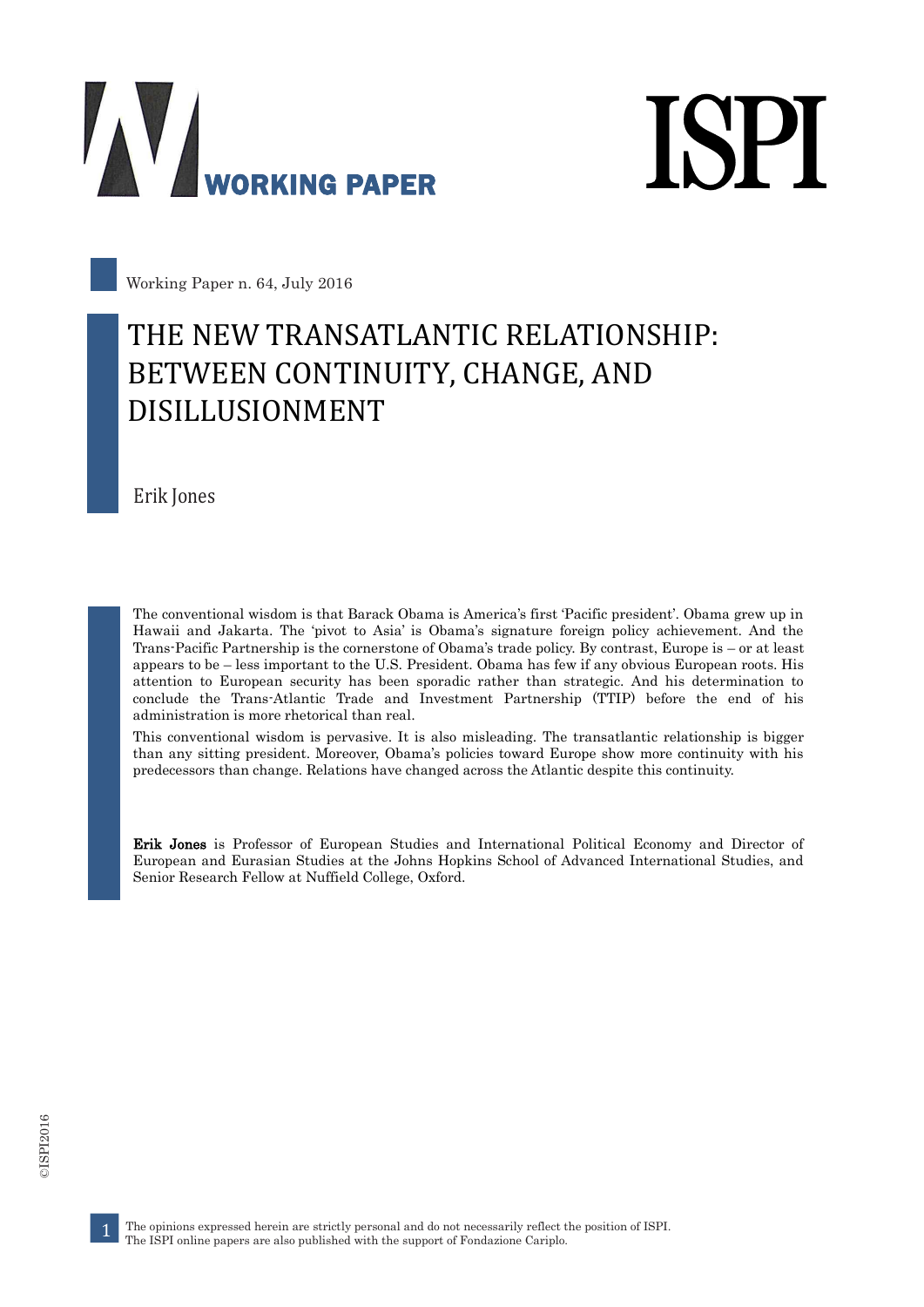# **ISPI**

The new transatlantic relationship is the result of a combination of deep structural factors, including the change in the global security context with the end of the Cold War, the growing assertiveness of political Islam, the rise of China, and the deepening divisions within both the United States and Europe. The implications are manifest in different contexts. You can see this most obviously in the reactions to Iraq, Libya, Syria and Ukraine. Beneath the surface, you can feel it in the growing sense of disillusionment and frustration that centers on the recent economic and financial crisis, the political transformation in the Middle East and North Africa, the deterioration of relations with Russia, and the collapse of European solidarity.

The strongest evidence of this frustration on the part of the Obama administration came in two essays, one published in The Atlantic and the other in The New York Times Magazine.<sup>1</sup> In the Atlantic essay, Obama launched a broadside against countries that "free ride" on American security and he suggested that the United Kingdom would lose its 'special relationship' with the United States if it failed to invest more in defense. In The New York Times Magazine essay, Obama advisor Ben Rhodes takes aim at members of the US foreign policy establishment who "whine incessantly about the collapse of the American security order in Europe and the Middle East".

Transatlantic institutions offer little automatic support. There is no easy way to recreate the closeness of the past. The North Atlantic Treaty Organization (NATO) is ill suited to the new environment. As James Goldgeier argued in a special report for the Council on Foreign Relations, "If the North Atlantic Treaty Organization (NATO) did not exist today, the United States would not seek to create it." <sup>2</sup> The TTIP has emerged as a source of conflict and popular discontent. Even American support for European unity risks backfiring, as illustrated by Obama's efforts to weigh into the debate about continued British EU membership.

*The new transatlantic relationship is the result of a combination of deep structural factors, including the change in the global security context with the end of the Cold War, the growing assertiveness of political Islam, the rise of China, and the deepening divisions within both the United States and Europe*

<sup>&</sup>lt;sup>1</sup> Jeffrey Goldberg, 'The Obama Doctrine,' The Atlantic (April 2016), [http://www.theatlantic.com/magazine/archive/2016/04/the-obama-doctrine/471525/;](http://www.theatlantic.com/magazine/archive/2016/04/the-obama-doctrine/471525/) David Samuels, "The Aspiring Novelist Who Became Obama's Foreign Policy Guru", New York Times Magazine (5 May 2016),

[http://www.nytimes.com/2016/05/08/magazine/the-aspiring-novelist-who-became-obam](http://www.nytimes.com/2016/05/08/magazine/the-aspiring-novelist-who-became-obamas-foreign-policy-guru.html?_r=0) as-foreign-policy-guru.html? r=0.

<sup>&</sup>lt;sup>2</sup> James Goldgeier, 'The Future of NATO,' Council Special Report No. 51 (New York: Council on Foreign Relations, February 2010), p. 3.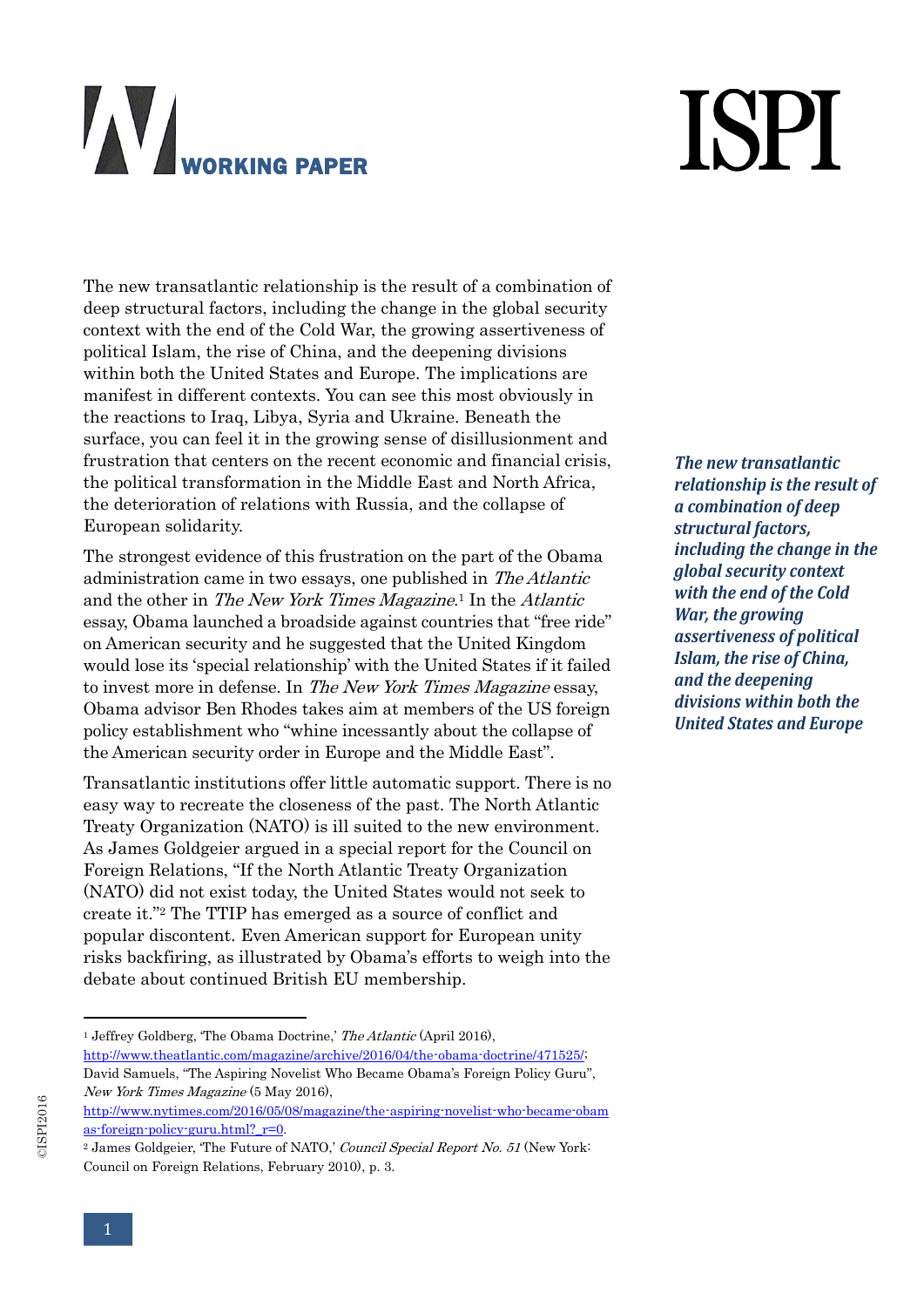# **ISPI**

The new transatlantic relationship needs recalibration. Leaders on both sides need to redefine existing institutions and to rebalance the division of privileges and obligations within them. This challenge is more than the Obama administration can manage. He faces too much opposition in Congress and has too little time left in office. Hence strengthening the new transatlantic relationship will be a task for the next administration. The risk is that America will elect a president with little or no interest.

#### **Continuity**

It is ironic that Obama is not regarded as an Atlantic president, particularly in comparison with his two predecessors. Bill Clinton came into office with a clear domestic focus and with little experience in foreign affairs. Rather than promoting European security, he encouraged Europeans to take the lead on responding to the collapse of Yugoslavia. He only changed that policy in 1995 when it became clear that 'muddling through' was not going to work. George W. Bush was not elected on a strong pro-Atlantic platform either. Instead, he campaigned on a promise to lead a more narrowly focused foreign policy capable of responding to China and Russia while strengthening relations within the Western hemisphere.

By contrast, Obama campaigned with a strong message about the importance of transatlantic partnership and revitalizing NATO. In an unprecedented fashion, he delivered that message personally to the people of Europe:

Yes, there have been differences between America and Europe. No doubt, there will be differences in the future. But the burdens of global citizenship continue to bind us together. A change of leadership in Washington will not lift this burden. In this new century, Americans and Europeans alike will be required to do more – not less. Partnership and cooperation among nations is not a choice; it is the one way, the only way, to protect our common security and advance our common humanity.<sup>3</sup>

The last sentence of those remarks sounds idealistic. Nevertheless, it represents a harsh lesson for US presidents. The United States

*The new transatlantic relationship needs recalibration. Leaders on both sides need to redefine existing institutions and to rebalance the division of privileges and obligations within them. This challenge is more than the Obama administration can manage*

<sup>&</sup>lt;sup>3</sup> The full transcript of Obama's 2008 Berlin speech is available from CNN: [http://edition.cnn.com/2008/POLITICS/07/24/obama.words/.](http://edition.cnn.com/2008/POLITICS/07/24/obama.words/)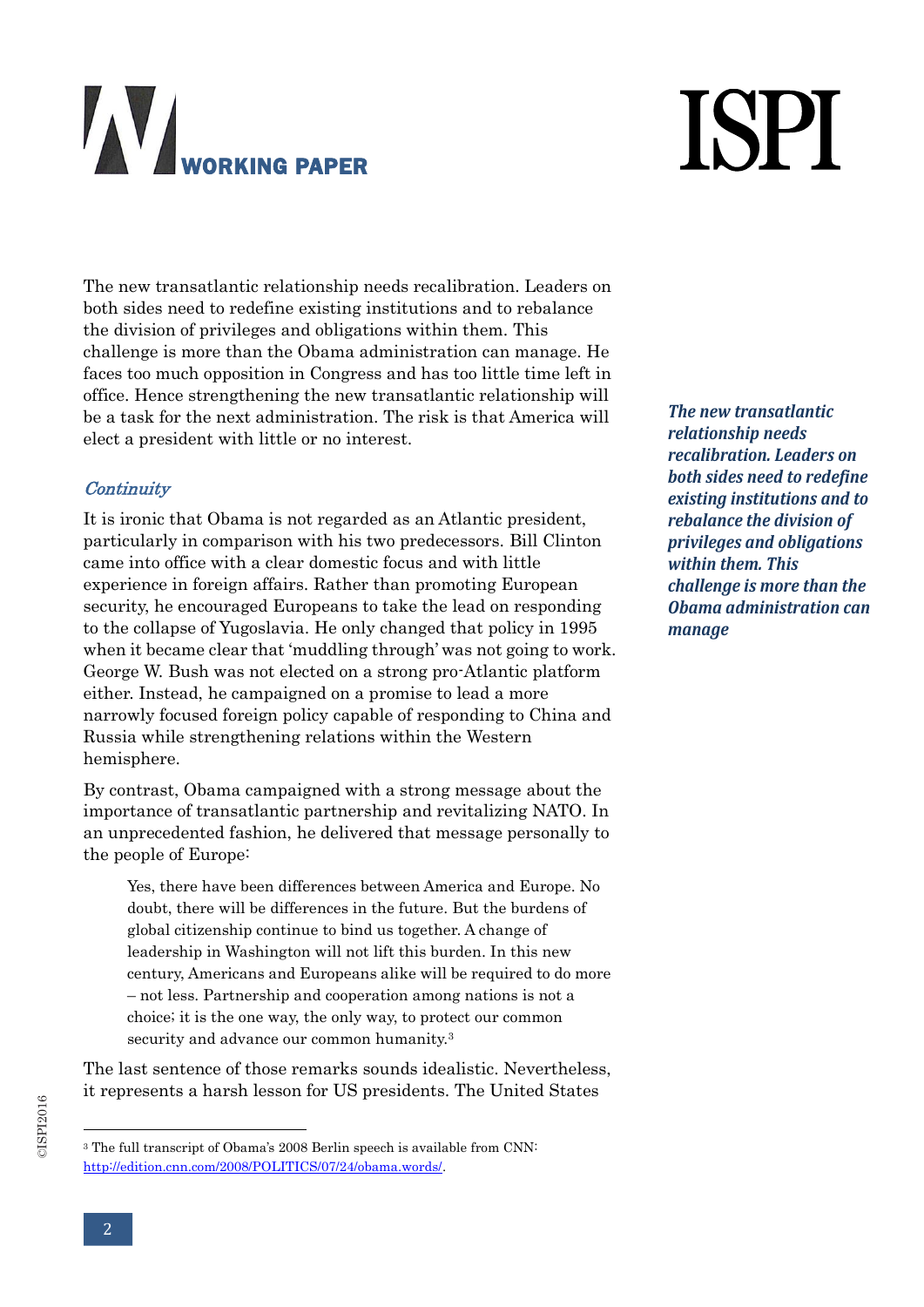# **ISPI**

may be the "indispensable nation" (as then-Secretary of State Madeleine Albright put it in a television interview), but it is hardly omnipotent. <sup>4</sup> If anything, it is constantly at risk of overextension.

Different administrations express this lesson in different ways. For the Bush administration, the lesson was: "There is little of lasting consequence that the United States can accomplish in the world without the sustained cooperation of its allies and friends in Canada and Europe." <sup>5</sup> For the Obama administration, it is: "In an interconnected world, there are no global problems that can be solved without the United States, and few that can be solved by the United States alone." 6

Of course rhetoric does not always match practice. When the two come apart, however, the result is never good for the United States. The 2003 Iraq War is an important illustration. When that conflict divided Europe, the United States did not benefit. On the contrary, US policy suffered from the lack of an effective transatlantic partnership. As a result, Bush started his second administration with an explicit goal of repairing the damage. Bush sent Condoleezza Rice to Europe for her first foreign visit as Secretary of State and then made the trip himself soon thereafter.

The divisions over the Iraq War and the scandals surrounding Guantanamo Bay and Abu Ghraib obscured much of the change in transatlantic relations from one George W. Bush administration to the next. European policy elites learned to work closely with their American counterparts despite prior differences but European publics never forgave Bush (or his close European allies) for Iraq. Obama represented an important break in that respect – because he was so much more acceptable to Europeans than Bush as a transatlantic ally. But in policy terms the transition from Bush to Obama was not dramatic. Indeed, Obama's first "national security strategy" document borrowed heavily from Bush's second.

The continuity across administrations builds on a shared set of preferences. US administrations prefer Europe to be united rather *For the Bush administration, the lesson was: "There is little of lasting consequence that the United States can accomplish in the world without the sustained cooperation of its allies and friends in Canada and Europe." For the Obama administration, it is: "In an interconnected world, there are no global problems that can be solved without the United States, and few that can be solved by the United States alone"*

<sup>4</sup> 'Secretary of State Madeleine K. Albright, Interview on NBC-TV "The Today Show" with Matt Lauer,' (19 February 1998),

<http://secretary.state.gov/www/statements/1998/980219a.html>

<sup>&</sup>lt;sup>5</sup> The National Security Strategy of the United States of America (Washington: The White House, September 2002), p. 24.

<sup>6</sup> National Security Strategy (Washington: The White House, February 2015), p. 3.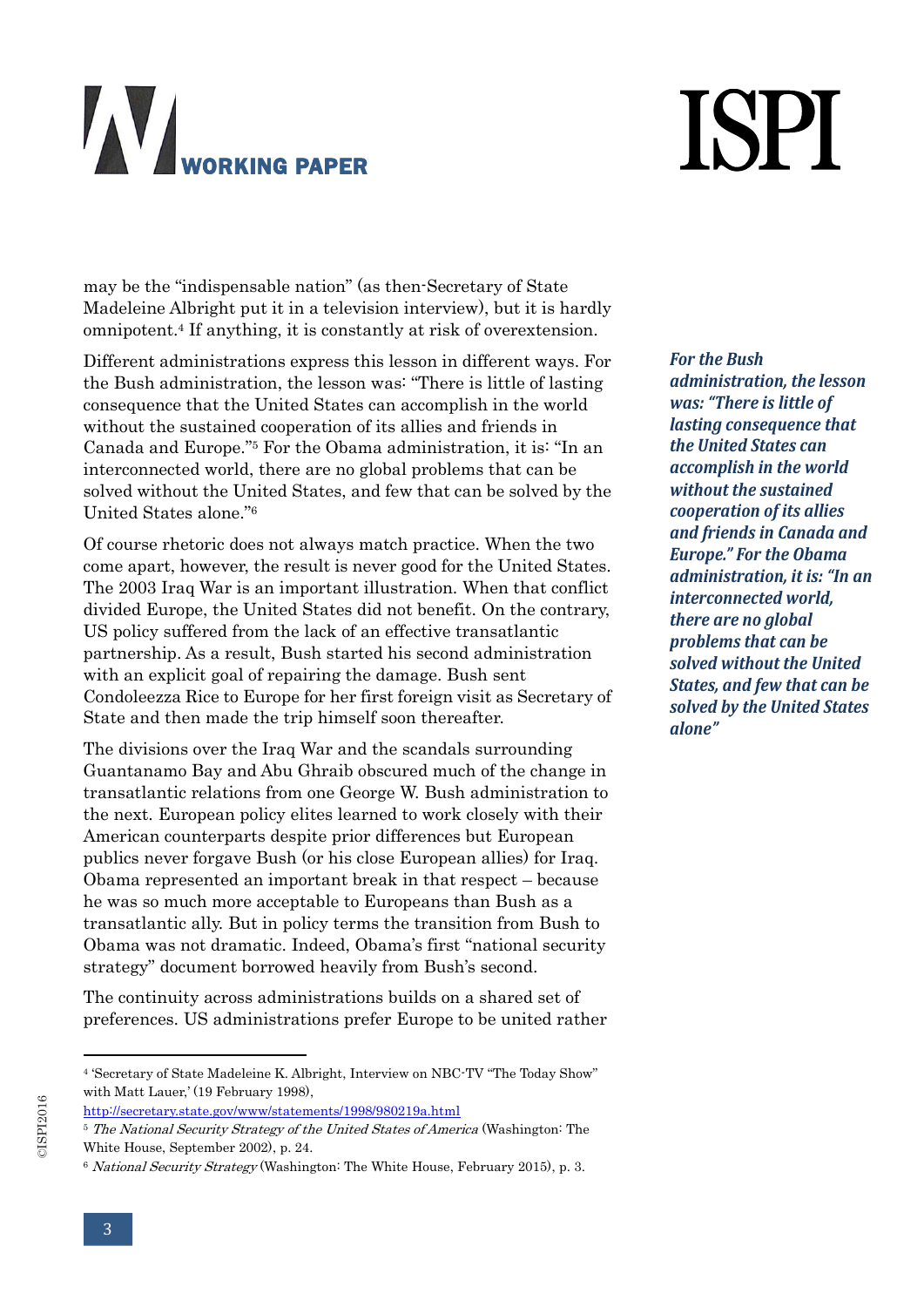# **ISPI**

than divided; they also prefer Europeans to work with the United States rather than at cross-purposes. The challenge comes when these two different dimensions of preference contradict each other and the US president is forced to choose between a Europe that is divided over (or around) US policy and a Europe that is united in opposition to the United States.

Consistently, US administrations have accepted opposition to US policy as a lesser evil than division among America's allies. The reason is simple: US presidents can compromise with a united opposition; where possible, they can also simply ignore it. What they find more challenging is to reconcile intra-European divisions or to organize meaningful transatlantic burden-sharing with a fragmented set of smaller countries. "Coalitions of the willing" do not make effective alliances. This is another lesson the Bush administration learned in Iraq.

The way administrations get around this dilemma is through the exercise of "leadership". That term needs quotation marks because it has a specific meaning for US presidents. Anyone who seeks to hold the office of president has to embrace and explain some conception of US global leadership. Every sitting president has to find a way to put that notion of leadership into practice. As Obama explained to the American people on the eve of US intervention in Libya:

American leadership is not simply a matter of going it alone and bearing all of the burden ourselves. Real leadership creates the conditions and coalitions for others to step up as well; to work with allies and partners so that they bear their share of the burden and pay their share of the costs; and to see that the principles of justice and human dignity are upheld by all.<sup>7</sup>

In other words, American leadership is about building stable coalitions and not just coalitions of the willing. Organizations like NATO are not a substitute for this kind of leadership; they are an expression of it. The same is true of the transatlantic partnership.

©ISPI2016

-

*American leadership is about building stable coalitions and not just coalitions of the willing. Organizations like NATO are not a substitute for this kind of leadership; they are an expression of it. The same is true of the transatlantic partnership*

<sup>7</sup> See 'Remarks by the President in Address to the Nation on Libya' (Washington: The White House, 28 March 2011)

https://www.whitehouse.gov/the-press-office/2011/03/28/remarks-president-address-na tion-libya.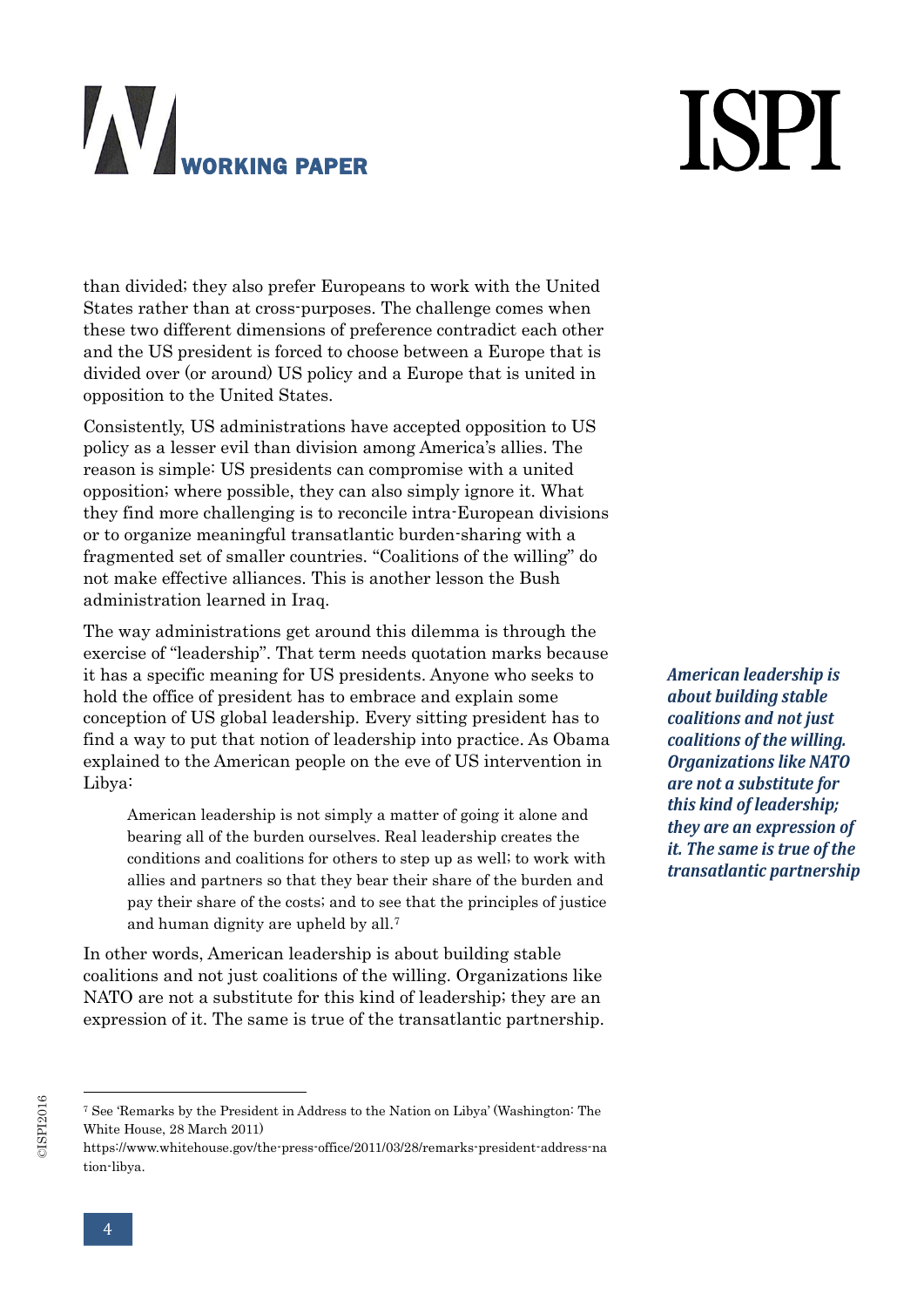# **ISPI**

This notion of leadership describes how US administrations – and the Obama administration in particular – perceive their world role. As Obama explained in his last "State of the Union" address to the joint houses of Congress: 'America will always act, alone if necessary, to protect our people and our allies; but on issues of global concern, we will mobilize the world to work with us, and make sure other countries pull their own weight.'<sup>8</sup>

The challenge from this perspective is to ensure that America's allies remain committed and that they back that commitment with resources. That is difficult enough in a formalized alliance framework. Debates about burden-sharing across the Atlantic constitute much of the history of NATO in that respect.

It is even harder to agree on burden-sharing when there is no overarching institutional framework to use in establishing benchmarks and negotiating commitments. This explains why deep structural change is more important to understanding the transatlantic relationship than the preferences of any sitting president. Those preferences have not changed from one administration to the next. The world has.

#### **Change**

The world has changed in any number of ways over the past three decades. (The techniques I am using to research, write, and publish this essay are just one set of illustrations.) For the transatlantic relationship, however, four dimensions of change are important: the end of the Cold War, the rise of China, the growing assertiveness of political Islam, and the transformation of democratic politics. On balance, these are positive developments. The end of the Cold War greatly reduced the threat of nuclear annihilation; the rise of China lifted hundreds of millions of people out of poverty; the assertiveness of political Islam brought an end to decades of dictatorship; and the transformation of democratic politics has given expression to a wide range of new voices. This constitutes progress. However, each of these developments has generated unintended consequences. In turn, those unintended

*The challenge is to ensure that America's allies remain committed and that they back that commitment with resources. That is difficult enough in a formalized alliance framework. Debates about burden-sharing across the Atlantic constitute much of the history of NATO in that respect*

*For the transatlantic relationship, however, four dimensions of change are important: the end of the Cold War, the rise of China, the growing assertiveness of political Islam, and the transformation of democratic politics*

<sup>©</sup>ISPI2016

<sup>8</sup> "Remarks of President Barack Obama – State of the Union Address As Delivered," (Washington: The White House, 13 January 2016),

[https://www.whitehouse.gov/the-press-office/2016/01/12/remarks-president-barack-oba](https://www.whitehouse.gov/the-press-office/2016/01/12/remarks-president-barack-obama-%E2%80%93-prepared-delivery-state-union-address) [ma-%E2%80%93-prepared-delivery-state-union-address.](https://www.whitehouse.gov/the-press-office/2016/01/12/remarks-president-barack-obama-%E2%80%93-prepared-delivery-state-union-address)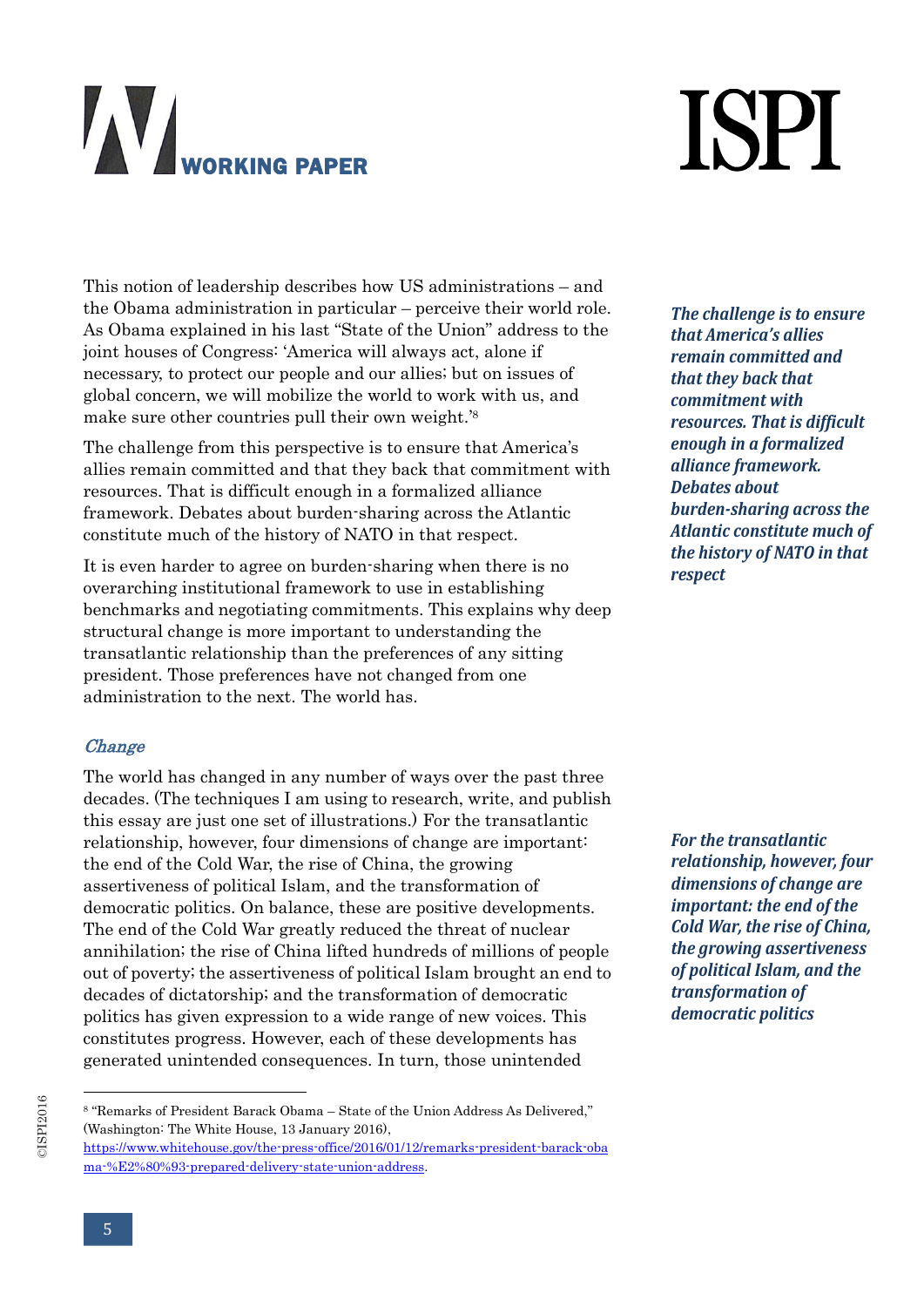# **ISPI**

consequences have challenged the transatlantic relationship.

The end of the Cold War was an obvious dilemma for NATO. Without bloc-to-bloc competition, the North Atlantic Alliance lacked purpose. It could engage in democracy promotion and help spread best practices for civilian control over the military but such activities did not justify the maintenance of large standing armies or complex joint operations. To remain relevant this left NATO with two options. One was to enlarge its membership and so extend its security guarantee to former communist countries; the other was to go 'out of area' with its military operations. In the end, NATO took up both options – expanding all the way to the edge of Russia while at the same time engaging in conflicts as far away as Afghanistan.

The "doctrine of enlargement" was more than an act of institutional self-interest on the part of the North Atlantic Alliance. It was a strategic choice of the Clinton administration to use existing institutions to create a more inclusive and stabilizing world order. This choice was not made in isolation either. The European Union engaged in an ambitious enlargement of its own – and for much the same reason. A more open and inclusive Europe promised to ensure greater stability on its borders.

The doctrine of enlargement transformed how NATO functions as an alliance. A more inclusive alliance is less concerned with the contributions of individual members, in practice if not in rhetoric. Although NATO documents stress that membership entails obligations, political stability and successful democratization have come to be viewed more as contributions to European security than requirements for membership. A more inclusive alliance also affected relations between the United States and Russia. NATO may have reconsidered its mission in line with the doctrine of enlargement, but many in Russia still perceive NATO as part of a bloc-to-bloc threat. The point is not that NATO enlargement was an explicit threat to Russia or even that NATO enlargement could have been avoided. It is enough that NATO enlargement offered a convenient pretext for political mobilization inside Russia against the West. In this way, the expansion of NATO altered relations between Europe and Russia as well.

The same is true for a NATO that operates 'out of area'. When the Clinton administration used NATO to bomb Yugoslavia, it signaled that the alliance would play an active role in promoting Western

*The end of the Cold War was an obvious dilemma for NATO. Without bloc-to-bloc competition, the North Atlantic Alliance lacked purpose. It could engage in democracy promotion and help spread best practices for civilian control over the military but such activities did not justify the maintenance of large standing armies or complex joint operations*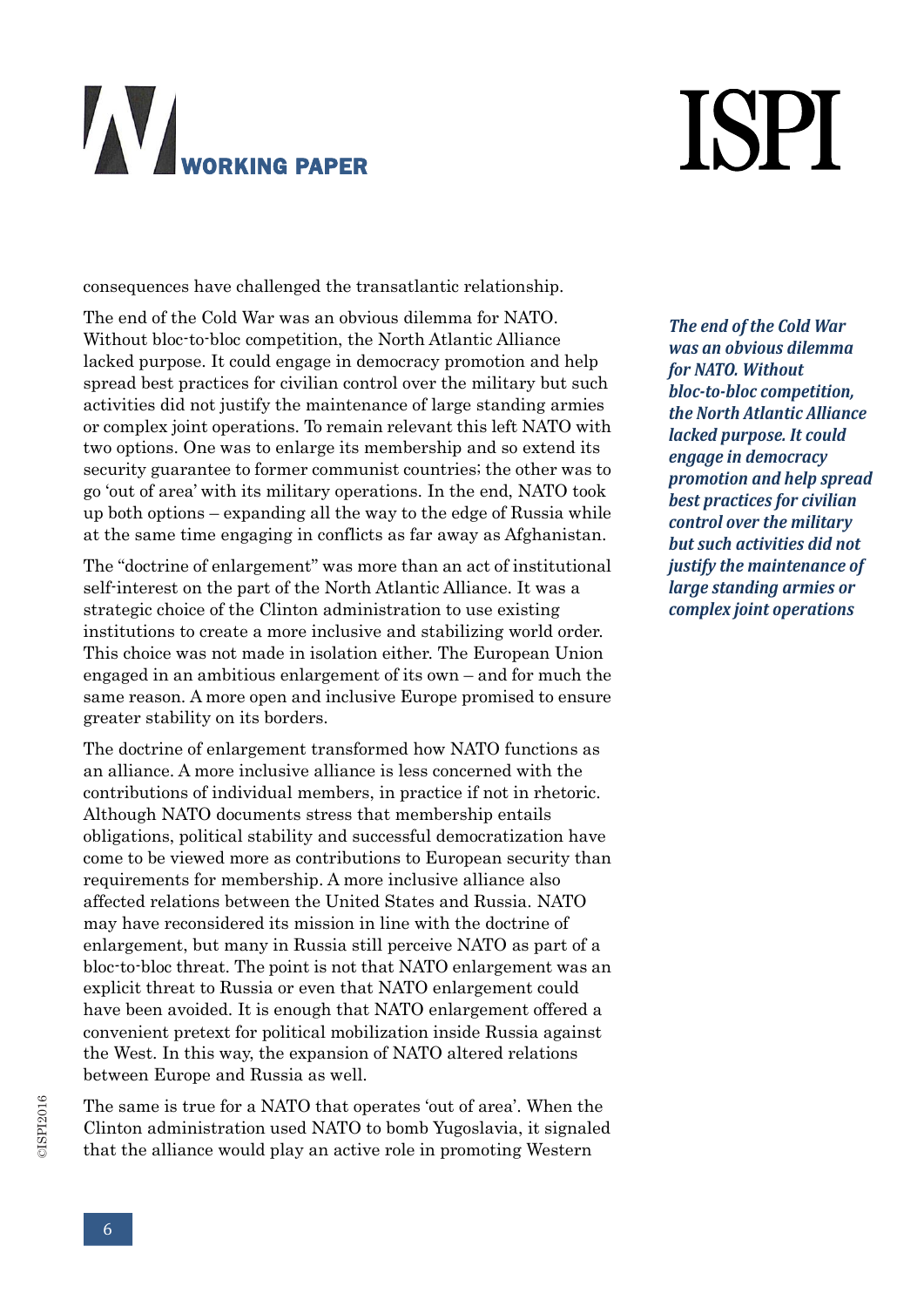# **ISPI**

interests (rather than a passive role in ensuring Western security). When the Bush administration used NATO to stabilize Afghanistan, it signaled that the reach of the alliance would extend far beyond the North Atlantic community. These signals were not lost on Russia, which has interpreted the transformation of NATO as part of a broader program of encirclement.

On a more fundamental level, the combination of enlargement and out-of-area operations signaled a fundamental change in the nature of the security threat to Europe. The old threat was from well-functioning states capable of fielding large conventional armies. The new threat is from unstable regimes and ungovernable geographic spaces. The distinction here is important insofar as there is no deterrent for instability and no sanction for un-governability.

During the Cold War, the NATO alliance was most effective when it could threaten deployment without having to carry out the threat. After the Cold War, the alliance only "worked" when it could be used. This shift from passive deterrence to active involvement requires a higher level of commitment from the member states. In turn, this high level of commitment creates incentives to lower the bar for resources to be deployed. Quantity of participation in terms of numbers of alliance partners involved (and as a demonstration of alliance solidarity) trumps quality in terms of personnel, equipment, or operational roles.

Neither the doctrine of enlargement nor out-of-area operations were effective models for burden-sharing. Instead they became formulas for overextension. This was apparent already during the Clinton administration – and the problem was not limited to Europe or the transatlantic relationship. The problem only worsened with successive administrations. That is why General Wesley Clark was so frustrated with allied interference in the bombing of Serbia; it is why Defense Secretary Donald Rumsfeld suggested that the United States could proceed without Great Britain into Iraq; and it is why Defense Secretary Bob Gates delivered his sharp warning to Brussels about the need for Europeans to do more.

The rise of China compounded the dilemma by unsettling other key US alliances. Japan, South Korea, and a number of Southeast Asian nations all demanded reassurance of US commitment to the

*Neither the doctrine of enlargement nor out-of-area operations were effective models for burden-sharing. Instead they became formulas for overextension. This was apparent already during the Clinton administration – and the problem was not limited to Europe or the transatlantic relationship. The problem only worsened with successive administrations*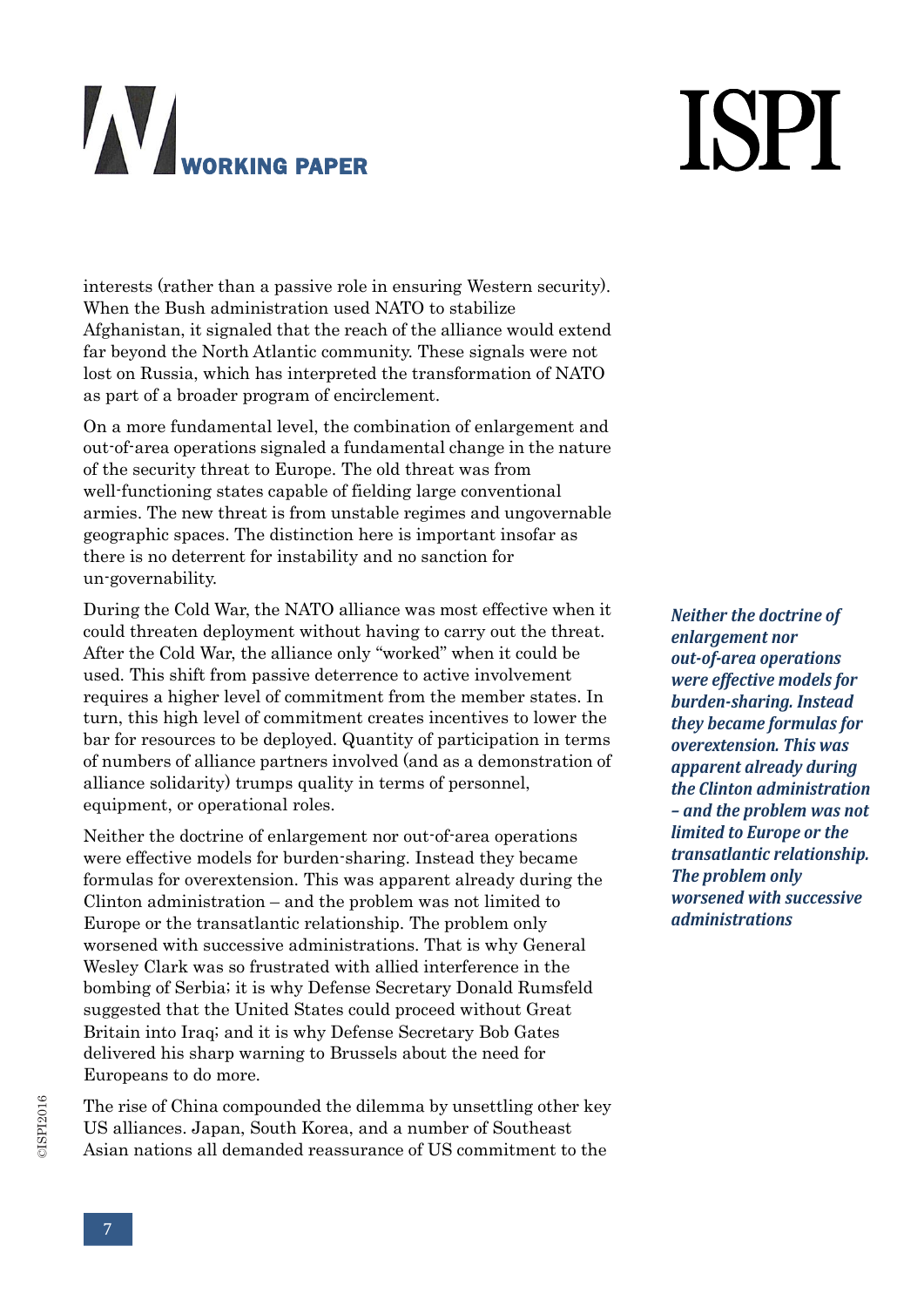# **ISPI**

region. China's rise also upset the balance within global institutions and economic relationships. Here it is enough to look at the World Trade Organization, the International Monetary Fund, and the Group of Seven leading industrial nations. Each of these institutions has evolved as a result of China's increasing global influence.

The reasons behind China's influence are many and complicated. What matters is that no US administration could afford to ignore the dynamics surrounding China's rapid ascent. That is why George W. Bush placed so much emphasis on China during his 2000 campaign for the presidency. It is also why Barack Obama invested so much in his pivot to Asia. Where the two administrations differ is in their attitudes toward the Middle East and not in their attitudes toward Europe. The Bush administration sought to reshape Middle Eastern politics. The Obama administration sought to stem the flow of US resources into a region that it believed it could not influence.

To understand these differences in attitudes toward the Middle East, it is necessary to look at the change in political Islam and the relationship between Islamist opposition groups and more secular dictatorships in the Middle East and North Africa. This is another complicated story that involves a range of different influences. With political Islam, this range extends from violent terrorist organizations to recognized political parties; it also extends from extreme forms of Islam to patterns of religious identification that would be regarded as 'socially conservative' or traditionalist in any other context.

The Bush administration viewed this landscape in sharp contrasts and so wagered that it could promote democracy by eliminating extremism. The Obama administration doubted that extremism could ever be eliminated and so tried to launch an encompassing dialogue instead. Neither strategy proved effective. The Bush administration created at least as many extremists as it eliminated and the Obama administration launched a dialogue that was too inclusive to be accepted as legitimate within the region.

In the end, the Middle East proved resistant to US-led transformation. The Bush administration changed the politics of the region but not in ways that coincided with American interests. Moreover, the most significant changes emerged from within the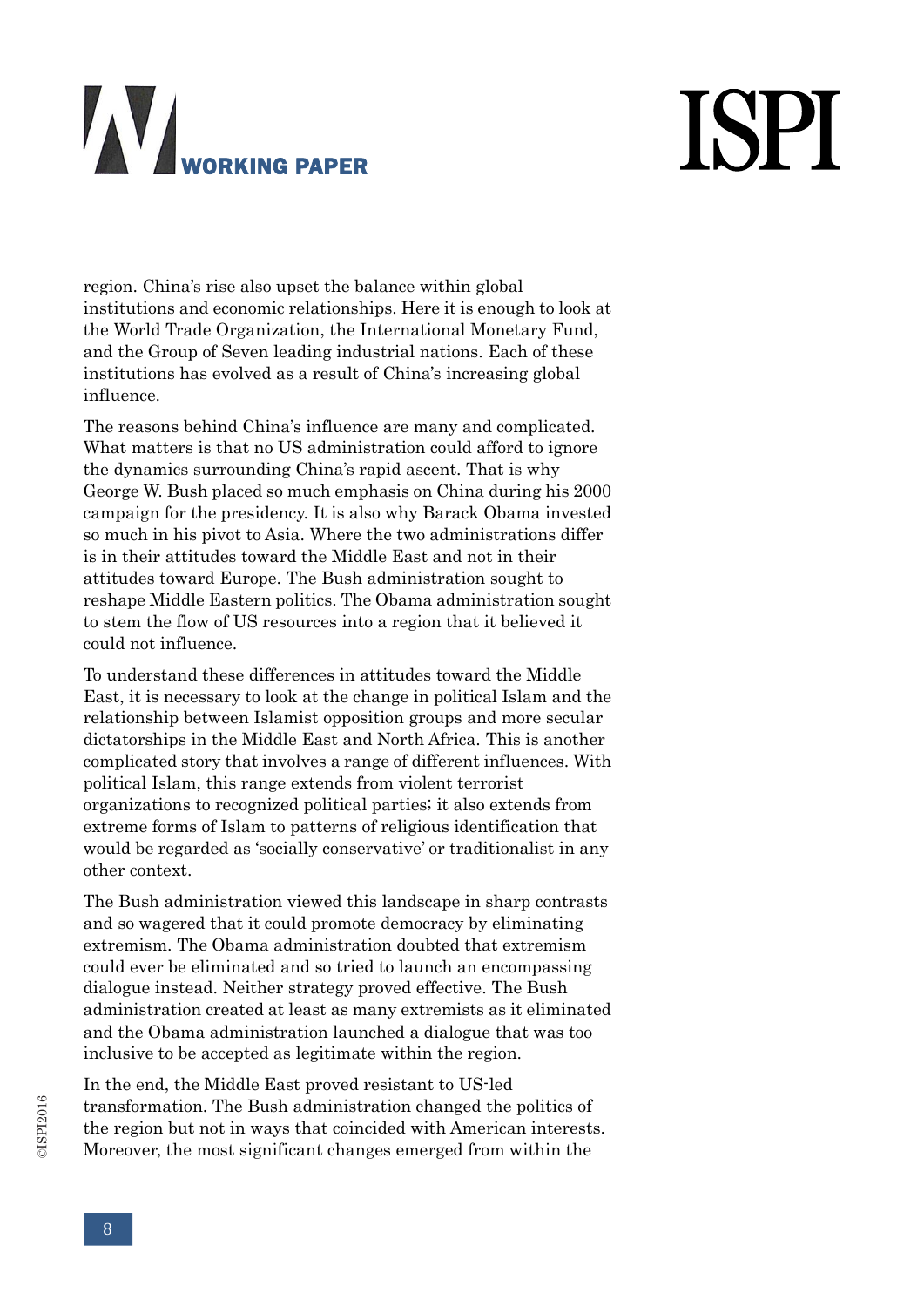# **ISPI**

countries of the Middle East and North Africa themselves. The Middle East could not be ignored either. Although Obama tried to pivot away from the region, he could not escape its dynamics. He drew down American troops in Iraq and Afghanistan only to find himself locked into a low but consistent level of commitment; in Iraq, he eventually had to push troop numbers back up again. And he found himself committing armed forces to Syria (and regretting having failed to commit more to Libya when it might have made a difference).

Meanwhile, democratic politics evolved on both sides of the Atlantic. At least part of this change was evident when Bush was elected president. His success rested on a confluence of populist political mobilization on the right of the Republican Party and a split of the Democratic left between those willing to compromise in order to secure the presidency and those less interested in power than protest. Bush's victory both emerged from and reinforced a polarization of American politics that has only intensified from one election to the next. The result is to make the United States ever increasingly inward-looking and so less willing to compromise in the interests of alliance politics.

That American situation finds reflection in Europe. This symmetry is the result of parallel developments and not cause and effect. Many of the same forces that divide Americans have a similar impact on any advanced industrial democracy that is connected to world markets. This can be seen in increasing populist political mobilization across Europe both on the right and on the left. Europeans have become more inward-looking as a consequence. They have also become more skeptical about relations with the United States.

#### Disillusionment

The inward-looking character of the two sides of the Atlantic is not only the result of the rise of populism. It is also a function of the challenges Western political leaders face and the perceptions they create on the other side of the Atlantic in response. As with any relationship, these perceptions may be based on misunderstanding. They are important nonetheless. There are many ways to characterize this problem. The illustrations below center on distraction, lack of commitment, inconsistency, division, and lack of

*The inward-looking character of the two sides of the Atlantic is not only the result of the rise of populism. It is also a function of the challenges Western political leaders face and the perceptions they create on the other side of the Atlantic in response. As with any relationship, these perceptions may be based on misunderstanding. They are important nonetheless*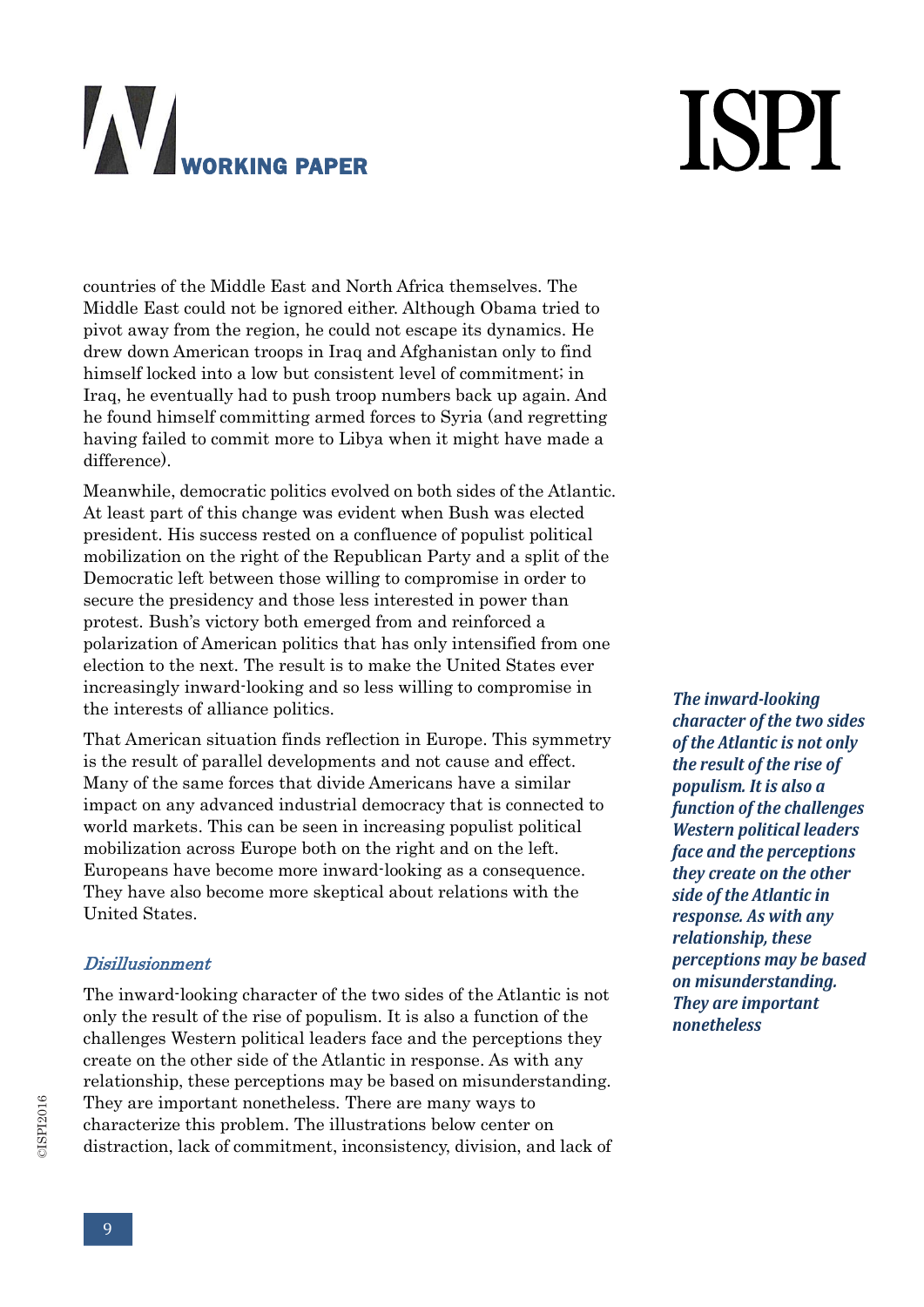# **ISPI**

solidarity (or disintegration).

The sense of distraction emerges around the global economic and financial crisis. That crisis originated in the United States and absorbed much of Obama's energy from the start. The stimulus package that the Obama administration passed in 2009 and the Dodd-Frank Wall Street Reform and Consumer Protection Act were important legislative achievements. Together with the healthcare reform package, called the Patient Protection and Affordable Care Act, this legislation forms the bulk of the president's legacy. It also imposed a huge cost on Obama's Congressional majority. The Democratic Party lost its filibuster-proof control over the Senate in a special election to replace Massachusetts Senator Edward Kennedy and then lost control over the House of Representatives in the 2010 mid-term elections. From that point onward, Obama had to fight Congress simply to fund the government.

The impact of the crisis on European politics was similarly debilitating. The first wave of the crisis struck those countries outside the euro area together with those in northern Europe whose banks were most exposed to investments in toxic American assets. The British, Irish, German, Dutch, and Belgian banks were at the top of this list. Over time, the crisis spread from northern Europe to the southern periphery, and from banks to sovereign debt markets. This shift created political tensions because of European commitments not to bailout sovereign finances and because of European reluctance to accept the consequences of sovereign default. The result has been a serious of emergency measures designed to square the circle of preventing default without creating moral hazard. The success of this endeavor has been at best partial; the political energy it has absorbed has been complete. Between 2010 and 2012, the European Union held more than thirty formal, informal, and emergency European Council summits.

The unfolding of these events created confusion for both parties. European policymakers could not understand how the US government could risk default over legislation to raise the debt ceiling in August 2011 or how it could allow the government to shut down in October 2013. American policymakers could not understand why Europeans were unable to respond decisively to the sovereign debt crisis – at least until European Central Bank President Mario Draghi delivered his "whatever it takes" speech in July 2012. Both sides of the Atlantic saw the other as a risk to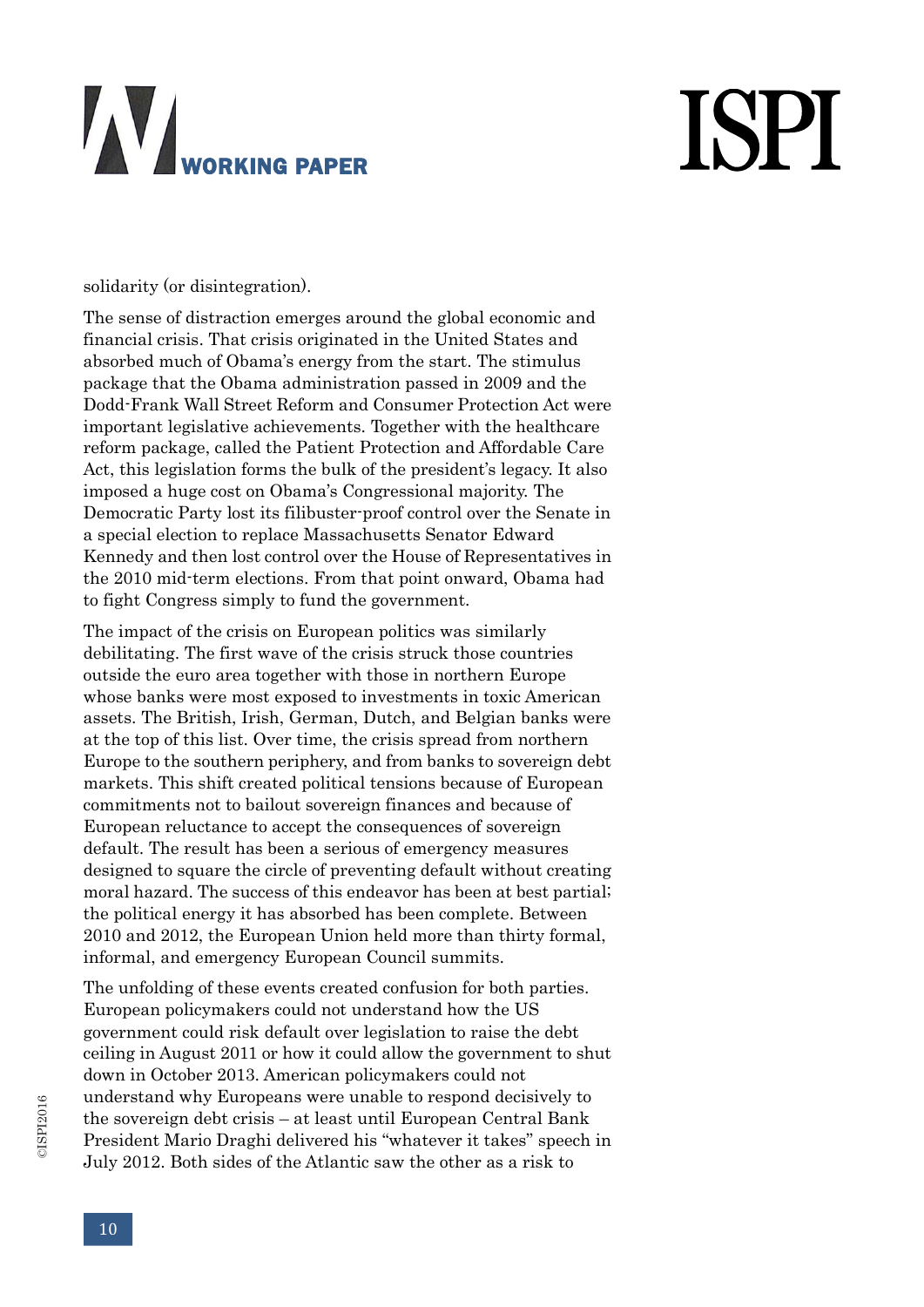# **ISPI**

economic recovery and a source of volatility for the world economy as a whole.

Meanwhile, the political revolutions in North Africa and the Middle East that started in 2011 created new sources of instability. At first, neither the Obama administration nor political leaders in Europe appeared to appreciate the magnitude of the political transformations underway. Obama was slow to distance himself from Egyptian President Hosni Mubarak and French President Nicholas Sarkozy was reluctant to abandon Tunisian President Zine El Abidine Ben Ali. As the pace and scale of the change became more obvious, that reluctance gave way to a mixture of alarm and uncertainty – about the fall of long-standing allies in the region, about the rise to power of Islamist opposition groups like the Muslim Brotherhood, and about the potential for violent conflict.

Libya became a test case both for Europe and for the United States. The Europeans worried that Libyan leader Muammar Gaddafi would slaughter his political opponents. This concern came suddenly and was fueled to a great extent by the public statements of Gaddafi himself. The ethnic composition and tribal organization of Libyan society created the conditions for ethnic cleansing. And the swift movement of armed government troops from Tripoli to Benghazi left leaders with little time to act. European Council president Herman van Rompuy called an emergency European Council summit even as French President Nicolas Sarkozy and British Prime Minister David Cameron decided that the time had come to act.

The challenge for the Europeans was to persuade the Obama administration to participate. Although there were strong voices in the administration like Samantha Powers and Susan Rice who argued that the Libyan case was a clear example of the "responsibility to protect" civilians from indiscriminate state violence, others like Robert Gates cautioned that Libya does not lie within America's national interest. In the end, Obama decided to side with the Europeans. In doing so, he made sure that the US role would be limited. The result was not good. The mission quickly expanded from protecting civilians to regime change; the US role expanded as well; and – from Obama's perspective – the European allies lost interest once the intense phase of operations subsided and Gaddafi was dead. That is where we see the lack of commitment. Now Obama looks back on the Libyan intervention as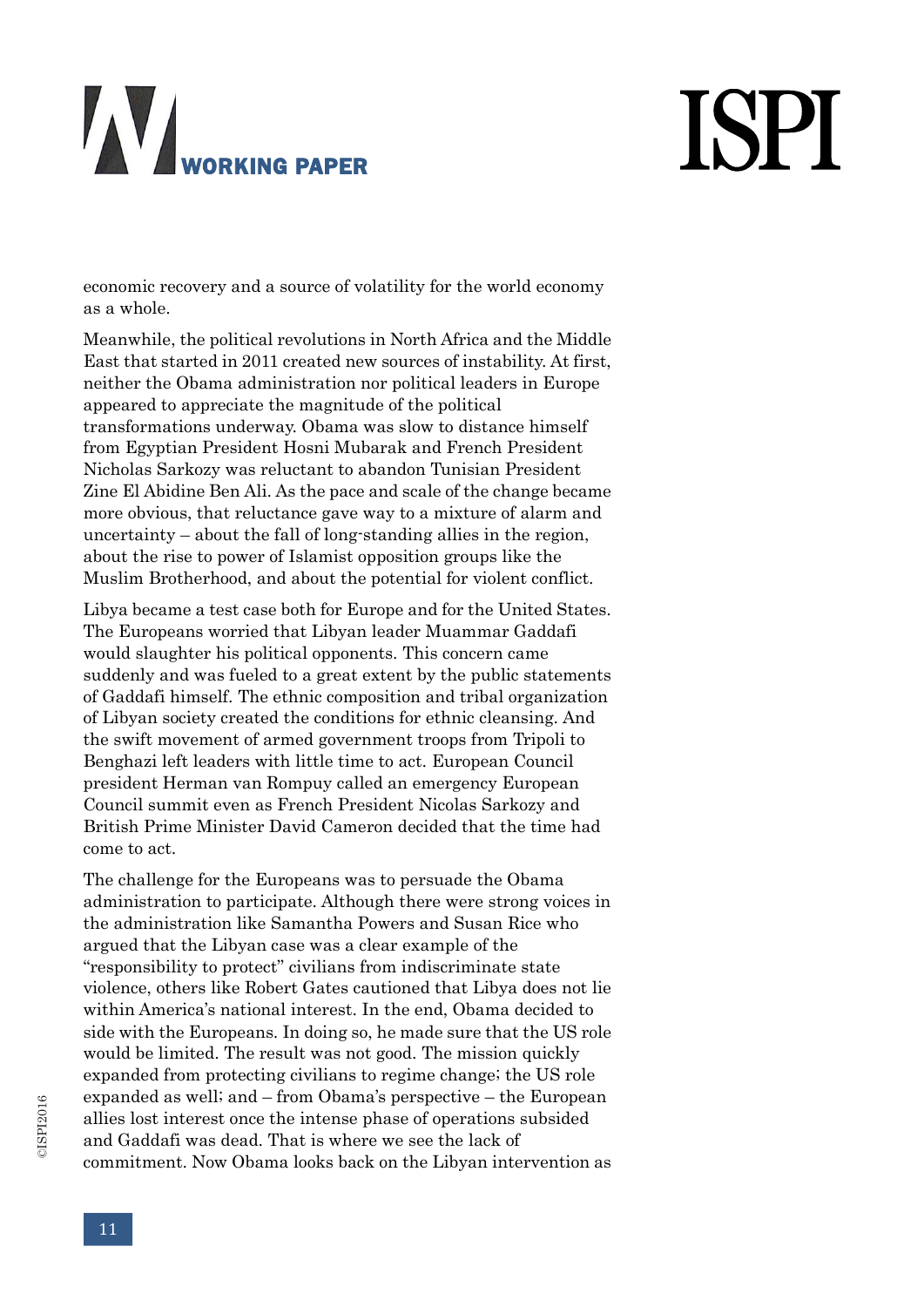# **ISPI**

a mistake.<sup>9</sup> So do many European leaders.

Europeans tend to view Obama's vacillation over Syria from a similarly critical perspective. Here the charge is inconsistency. The US president refused to get involved in Syria initially, arguing that there was no compelling national interest at stake. Then Obama overreached by announcing a red line on the use of chemical weapons and by declaring that Bashar al-Assad would have to step down. Once it became clear that the Assad regime had deployed chemical weapons, Obama chose not to fulfil this pledge – first announcing and then withdrawing the threat of military intervention. Following a similar move by British Prime Minister David Cameron, Obama's decision not to intervene left French President François Hollande isolated. The fact that the Russian Foreign Minister Sergey Lavrov was able to use this situation to create an opportunity for the Syrian regime to get rid of its chemical weapons did not eliminate the embarrassment. Neither did Obama's insistence on the principle of using American military power as an instrument of last resort. In response to the rising threat of the Islamic State (ISIS), Obama reversed course again by sending special forces units into the country.

The charge of inconsistency works against Obama because the US president is a single individual. He may have conflicting advisors, but the final decision is his. European foreign policy lacks that kind of coherent "actorness". Hence it suffers from division rather than inconsistency. From the US perspective, that division is most important with respect to Russia – and specifically with respect to Russian aggression toward neighboring countries. When Russia invaded Georgia in August 2008, the European response was well coordinated. French President Nicolas Sarkozy and the European Union's High Representative for Common Foreign and Security Policy, Javier Solana, responded quickly. For its part, the Bush administration encouraged the Europeans to take the lead. This did not reverse Russian influence in South Ossetia and Abkhazia but it did help to stabilize Georgia and to lower tensions in the wider Caucasus region.

When Russia began to destabilize Ukraine around the Maidan protests that started in November 2013, European unity was less evident. As the protests intensified and Ukrainian President Victor

<sup>9</sup> Goldberg, "The Obama Doctrine."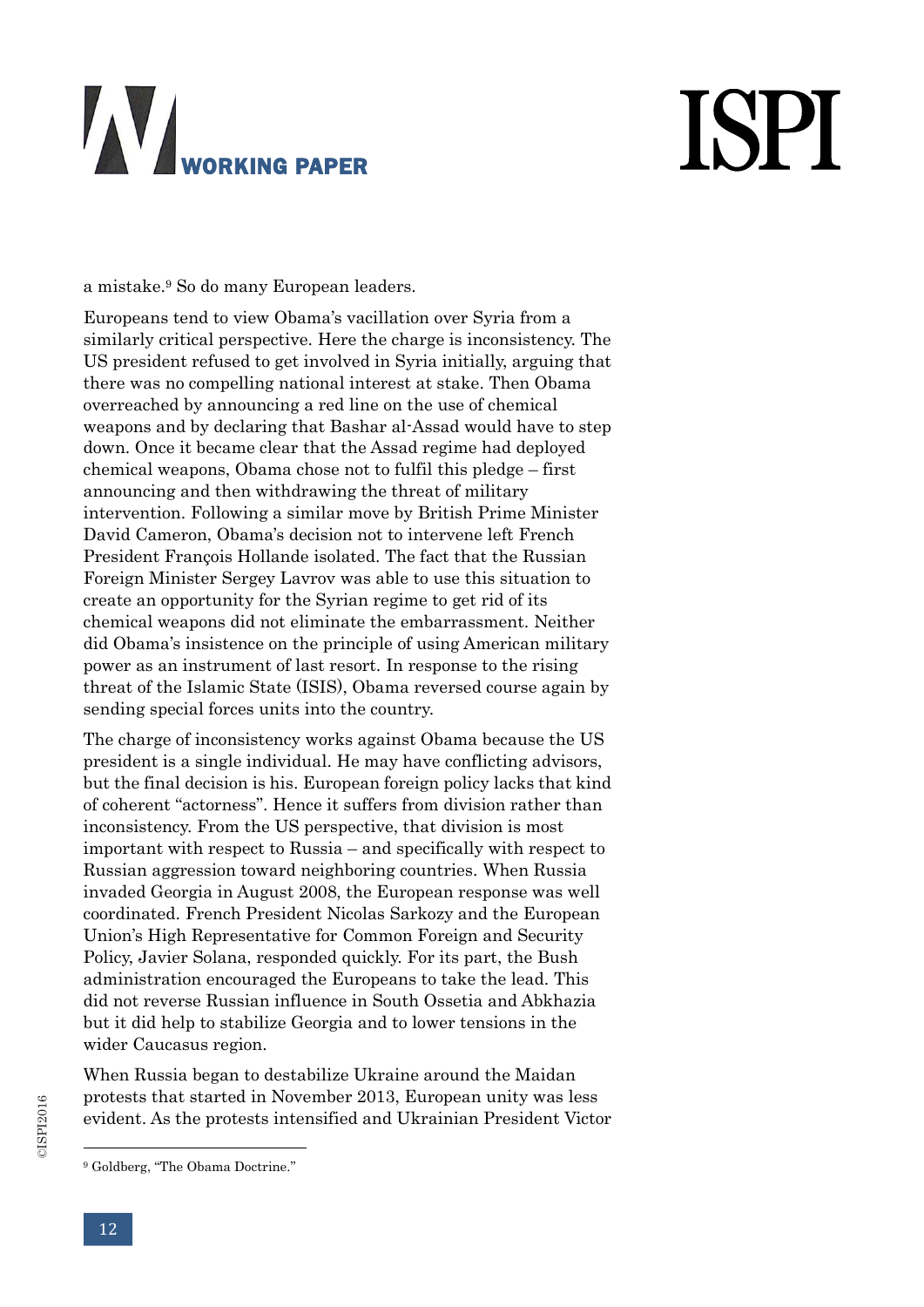# **ISPI**

Yanukovic wobbled, the divisions in Europe only deepened. Although many European governments had sympathy for parts of the protest movement (and few had illusions about the nature of Yanukovic's regime), there was a lot of concern about the potential for the conflict to have an impact on European energy security either by jeopardizing vital transit routes or by antagonizing Russia. These divisions did not diminish with the collapse of the Yanukovic government – leading one senior US diplomat to dismiss the European Union as an effective actor.<sup>10</sup> Even the annexation of Crimea by Russia in March 2014 was not enough to bring Europe together. EU leaders were able to agree a limited round of sanctions but they were unwilling to jeopardize economic relations with Russia. That only changed with the downing of Malaysian Airlines flight MH17. Soon thereafter, European leaders agreed on sweeping and punitive sanctions. That unity proved only temporary. Two years later European leaders looked for ways to draw down the sanctions even without having achieved their political objectives.

As of this writing, it is still too soon to know whether European sanctions on Russia will be lifted. The European High Representative for Common Foreign and Security Policy, Federica Mogherini, suggests they are likely to remain in place. Nevertheless, there are good reasons for European countries to seek to normalize relations with Russia. Moreover, as European Commission President Jean-Claude Juncker has insisted: "We can't let our relationship with Russia be dictated by Washington."<sup>11</sup> From the US perspective, however, the lesson is less about Russia policy and more about European division. If the EU cannot hold together to protect the rules of the international system and to support a neighboring ally, then it is an ineffective partner for the United States.

A broader US concern is whether Europe will hold together as a union. For the first time in the history of the European project, the divisions among member states risk sparking disintegration. The Greek crisis in June and July of 2015 was the first such threats; the

<sup>&</sup>lt;sup>10</sup> "Ukraine Crisis: Transcript of Leaked Nuland-Pyatt Call," *BBC News* (7 February 2014), [http://www.bbc.co.uk/news/world-europe-26079957.](http://www.bbc.co.uk/news/world-europe-26079957)

<sup>&</sup>lt;sup>11</sup> 'Juncker: We can't let EU relations with Russia be dictated by US,'  $EurActiv(9)$ October 2015),

[http://www.euractiv.com/section/europe-s-east/news/juncker-we-can-t-let-eu-relations](http://www.euractiv.com/section/europe-s-east/news/juncker-we-can-t-let-eu-relations-with-russia-be-dictated-by-us/)[with-russia-be-dictated-by-us/.](http://www.euractiv.com/section/europe-s-east/news/juncker-we-can-t-let-eu-relations-with-russia-be-dictated-by-us/)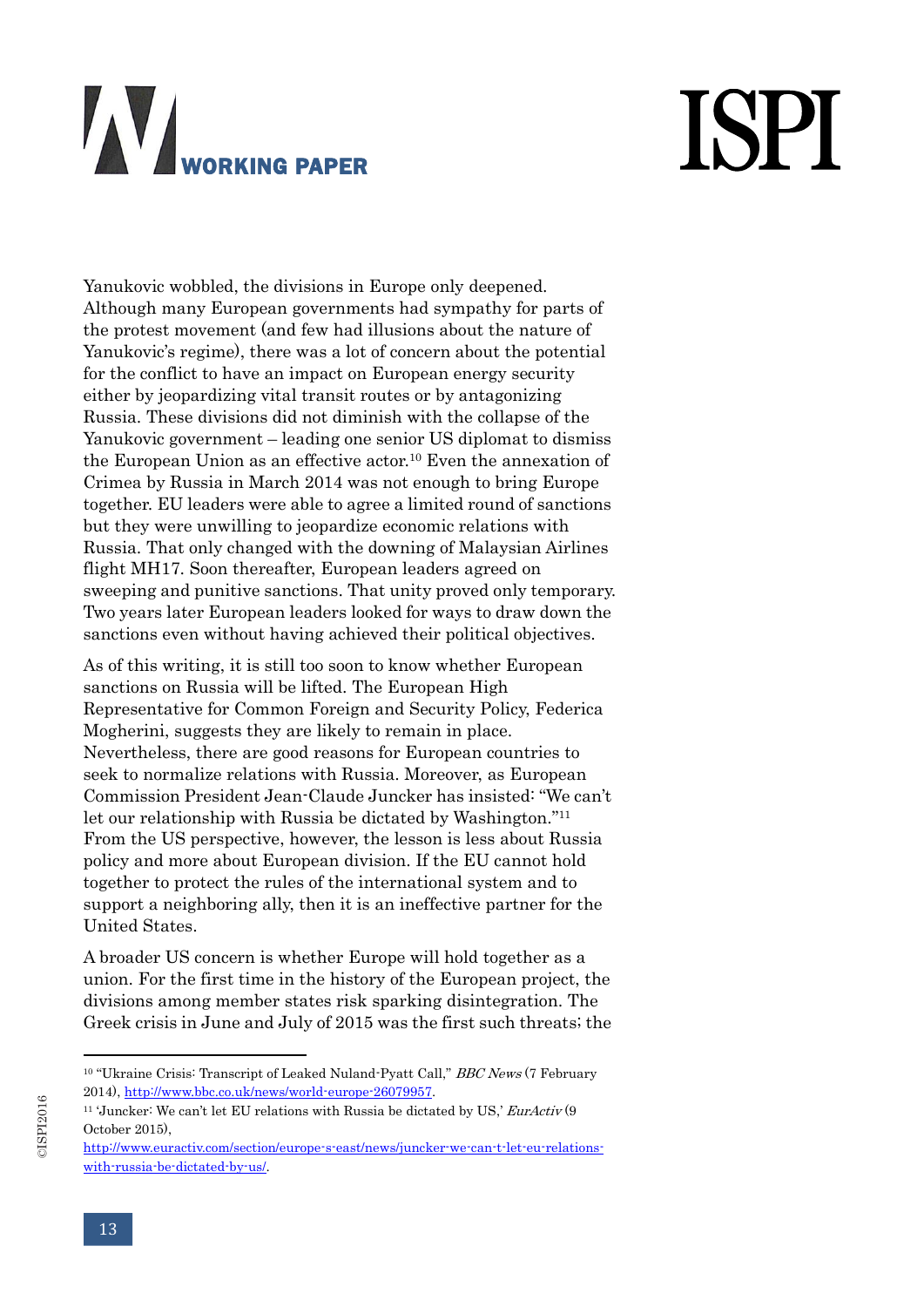# **ISPI**

British referendum is even more serious. What these crises reveal is an unprecedented breakdown in European solidarity. This situation is not in US national interests. As then-Assistant Secretary of State Philip Gordon remarked to an audience in London soon after the January 2013 speech in which David Cameron announced his intention to call an in-or-out referendum: "All we can say from an American perspective … [is] that we value a strong European Union … [W]e also value a strong UK voice in that European Union." <sup>12</sup> Three years later US President Barack Obama made a more general assertion to an audience in Germany:

I've come here today, to the heart of Europe, to say that the United States, and the entire world, needs a strong and prosperous and democratic and united Europe.<sup>13</sup>

#### **Prospects**

The outlook for this new transatlantic relationship is challenging. It may become even more so depending upon the outcome of the elections to replace Obama as president. The two candidates are very different. Hillary Clinton represents continuity. She will be at least as much of an Atlantic president as Obama. That should be unsurprising given her prominent role in the first Obama administration and her long relationship with the US foreign policy establishment. Donald Trump represents change. He has no foreign policy experience. Moreover, he has broken with the US foreign policy establishment.

Should Trump win the presidency, he will most likely neglect the transatlantic relationship. Such negligence will allow the powerful, long-term structural changes underway to develop unchecked. Trump will not break the transatlantic relationship, but he will allow it to suffer from lack of maintenance. Disillusionment on both sides of the Atlantic will deepen as a consequence.

<sup>&</sup>lt;sup>12</sup> The transcript of Gordon's remarks are available at:

[http://www.state.gov/p/eur/rls/rm/2013/jan/202650.htm.](http://www.state.gov/p/eur/rls/rm/2013/jan/202650.htm)

<sup>&</sup>lt;sup>13</sup> For the transcript of Obama's speech, see:

[https://www.whitehouse.gov/the-press-office/2016/04/25/remarks-president-obama-add](https://www.whitehouse.gov/the-press-office/2016/04/25/remarks-president-obama-address-people-europe) [ress-people-europe.](https://www.whitehouse.gov/the-press-office/2016/04/25/remarks-president-obama-address-people-europe)